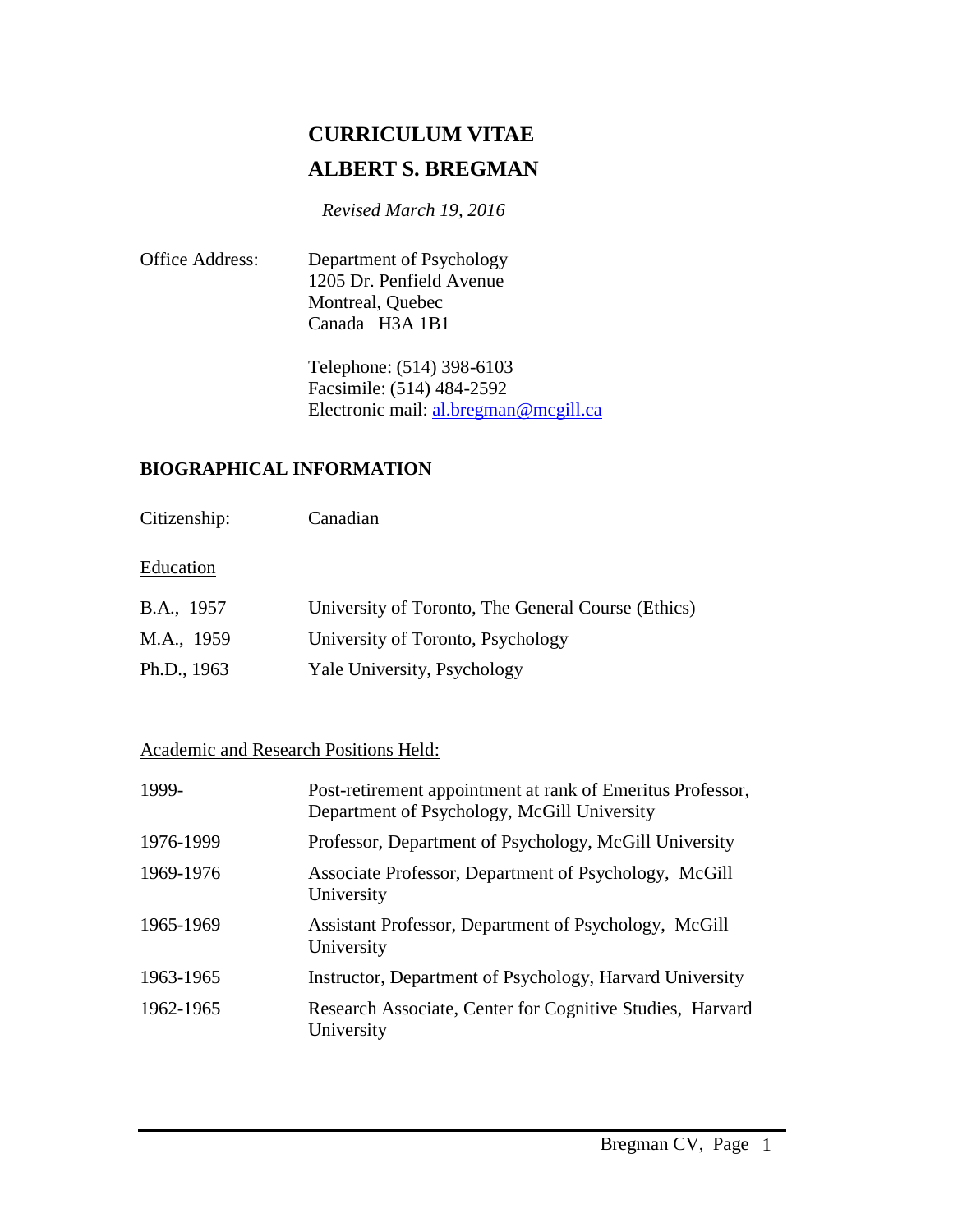#### **HONOURS AND AWARDS**

#### Listed in

*Who's Who in Science, Canadian Who's Who*.

- 2012 Oueen Elizabeth II Diamond Jubilee Medal
- 2004 Donald O. Hebb Award for Distinguished Contributions to Psychology as a Science. Canadian Psychological Association
- 1995 Fellow of the Royal Society of Canada
- 1995 Jacques Rousseau medal for interdisciplinary contributions. Acfas. Formerly called Association canadienne-française pour l'avancement des sciences (French Canadian Association for the Advancement of Science), currently called Association francophone pour le savoir (French Speakers' Association for Knowledge).

#### 1984-1986

Killam Research Fellow (Canada Council) Salary replacement for two years to support the writing of the book, *Auditory Scene Analysis*.

- 1984 Fellow, American Psychological Association<sup>1</sup>
- 1978 Fellow, Canadian Psychological Association<sup>1</sup>
- 1961 Sheffield Scientific Fellowship, Yale University
- 1960 Wilson University Fellowship, Yale University
- 1957 University of Toronto Graduate Fellowship

*1 no longer a member of this association*

## **TEACHING**

Teaching Interests:

Auditory perception

Theoretical issues in psychology

Theories of cognition

Research methods in psychology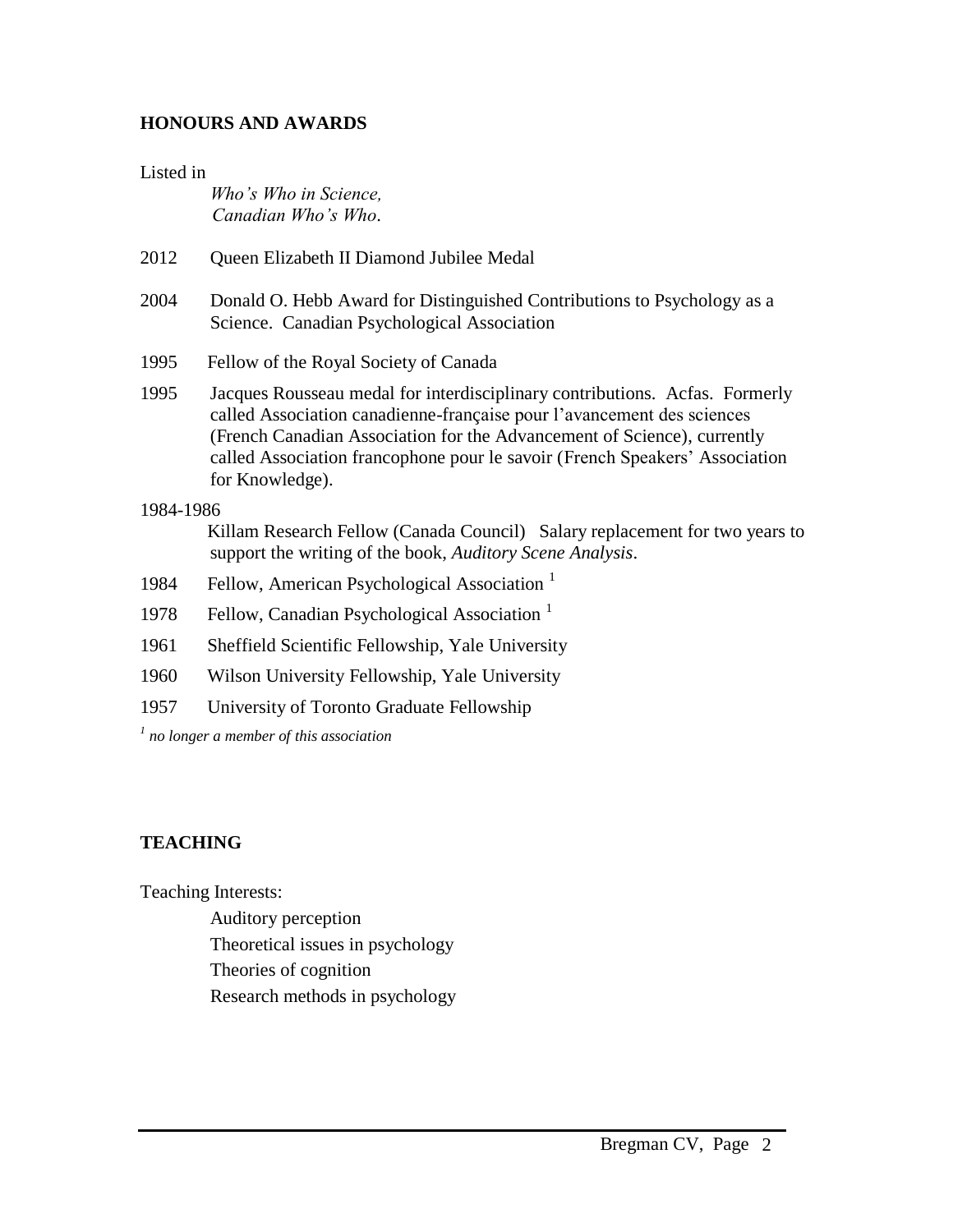#### Courses Taught

Harvard University:

Undergraduate laboratory course in experimental psychology Graduate seminar in learning theory

#### McGill University:

Graduate seminars: Auditory Perception and Speech Perception and Cognition Computer-based Laboratory Techniques in Psychology Undergraduate courses: Auditory Perception Theories of Cognition Topics in Cognitive Psychology Computer and Man Experimental Problems in Psychology Theory Honours Research Seminar Thinking

Foundations of Modern Psychology (honours theory seminar)

Contemporary Psychological

## **STUDENTS, POSTDOCTORAL FELLOWS, AND OTHER SCIENTIFIC PERSONNEL TRAINED OR SUPERVISED**

#### **WITH CURRENT POSITION IF KNOWN (DATE OF MOST RECENT INFORMATION SHOWN IN PARENTHESES)**

#### **Laboratory Managers / Programmers**

- 1986-2006 Pierre Ahad , M.A., Manager, McGill Auditory Research Lab, currently Auditory Research Consultant, Montreal, Canada
- 1981-1984 Sharif Qureshi, M.Sc. Engineer, Canada
- Philippe Grall, M.Sc., Consultant, Intégration de Systèmes Microélectroniques. Formerly Associate Professor, Département Télécommunications, Institut des Sciences de l'Ingénieur de Toulon et du Var, Université Sud Toulon Var, Toulon, France (2006)
- Gary Dannenbring, Ph.D. in Psychology, McGill, Director of Planning and Evaluation, Prairie Lakes Area Education Agency, Pocahontas, Iowa. (2015)
- Gary Bernstein, M.Sc. Director, Network and Communication Services, McGill University, Montreal, Quebec, Canada (Retired 2015)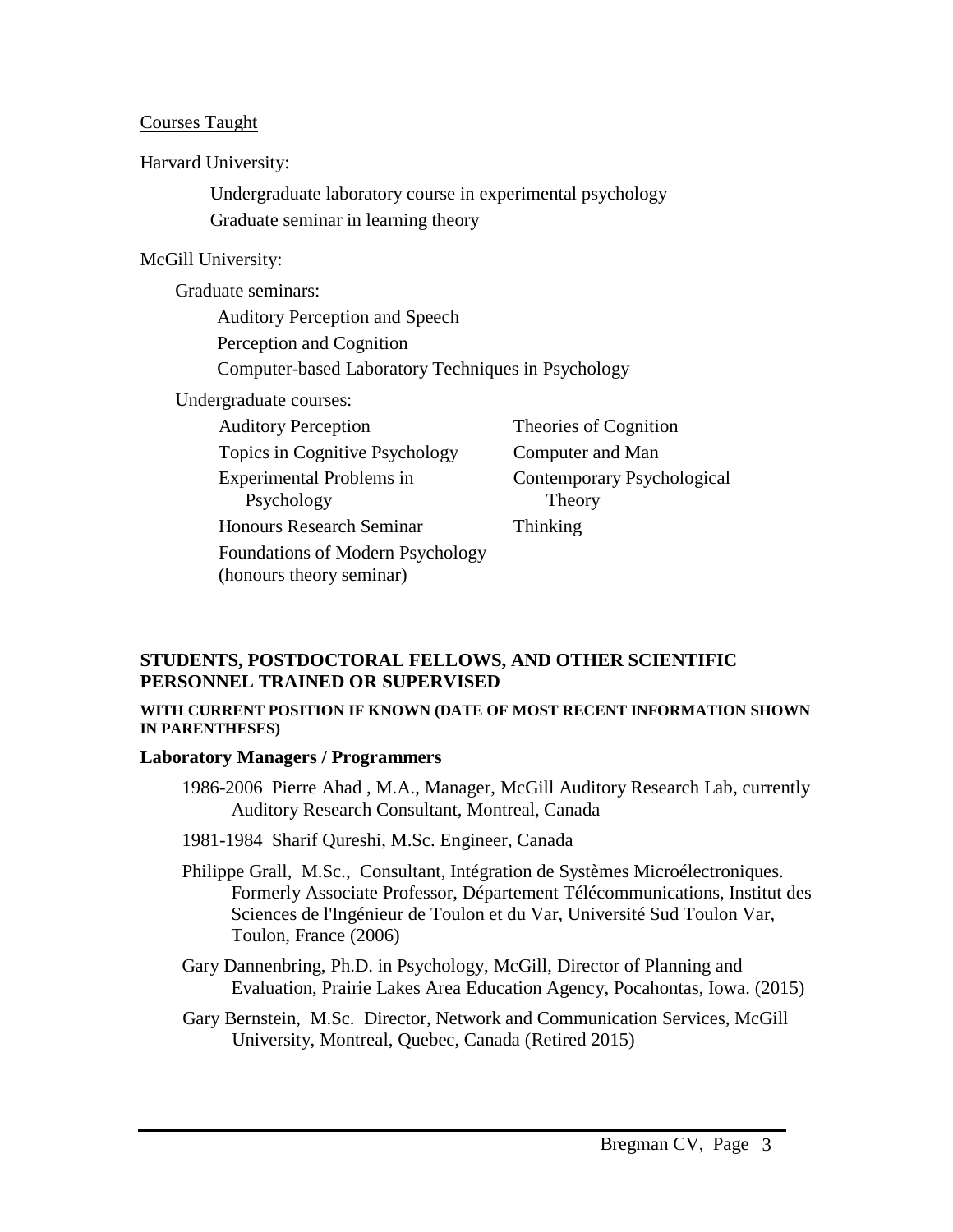#### **Programmers**

- Dan Salomon PDP-11 MITSYN project. (Formerly at Dept. of Computer Science, University of Alberta. No current information)
- 1988-1993 Claude Foucart, M. Eng.. Project in partial fulfillment of B.Eng. degree. École Polytechnique de l'Université de Montréal. Currently Chief of Biomedical Engineering, Jewish General Hospital, Montreal, Quebec, Canada (2007).

#### **Postdoctoral Fellows**

- 2000-01 Carolyn Bey (co-supervised with Robert Zatorre) Maître de Conférences, Laboratoire de Psychologie Cognitive, Université de Provence, Marseille, France. (2008)
- 1995-97 Sheila Williams, Retired from Psychology. Fencing coach. Family historian, South Yorkshire, England. (2015).
- 1992-94 Todd Mondor, Professor, Department of Psychology, & Associate Dean (Graduate Studies), University of Manitoba, Winnipeg, Manitoba, Canada. Co-supervised with Robert Zatorre. (2015)
- 1992-93 Richard Parncutt, Professor of Systematic Musicology, University of Graz, Austria. (2008)
- 1991-93 Punita Singh, Acoustic Consultant, Sound Sense; Book publisher, New Delhi, India. (2006)
- 1988-89 Brian Roberts, Professor of Auditory Perception, Psychology Department, School of Life and Health Sciences, Aston University, Birmingham, England (2015)
- 1988-90 Valter Ciocca, Director, School of Audiology & Speech Sciences, Faculty of Medicine. The University of British Columbia, Vancouver, BC (2015)
- 1988-89 Magda Chalikia. Chairwoman, Psychology Department., Minnesota State University at Moorhead, Minnesota, USA. (2015)
- 1985-86 Marilyn French-St. George. President, NewOpp.ca (2015)
- 1981-82 Blas Espinosa-Varas. Associate Professor, Dept. of Communication Sciences and Disorders, Univ. of Oklahoma Health Sciences Center., Oklahoma City, Oklahoma, USA. (2005)
- 1975-77 Gary Dannenbring. Director of Planning and Evaluation, Prairie Lakes Area Education Agency, Pocahontas, Iowa. (2015)

#### **Graduate Students (With Current Position, If Known)**

#### **Doctoral Degrees**

In progress, 2016. Francesco Tordini (co-Directed with Jeremy Cooperstock, Dept. of Electrical and Computer Engineering)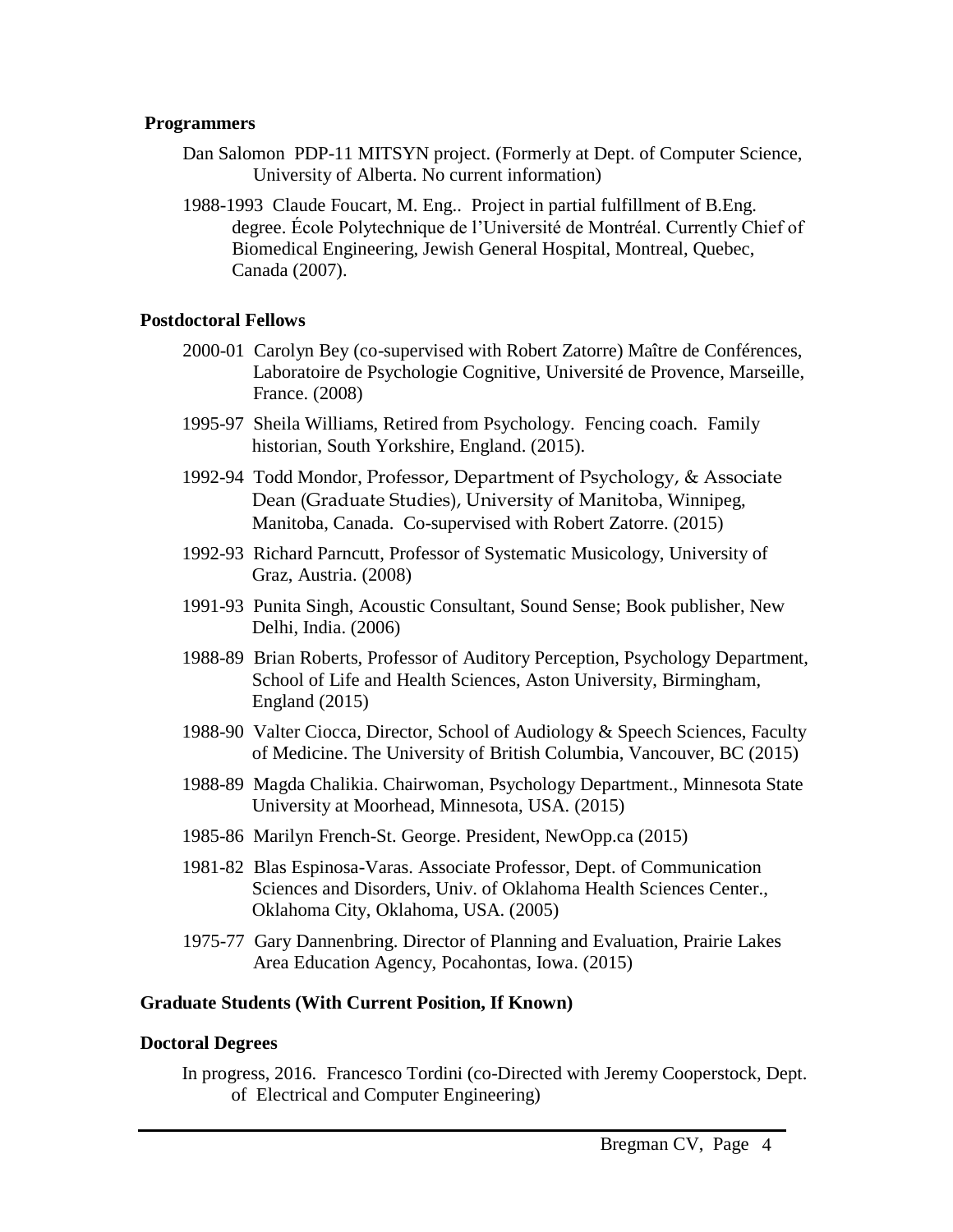- 2005 Bradley Vines (co-directed with Daniel Levitin and Robert Zatorre), Director of Neuroscience, Nielson Neuro, Cincinnati area. (2015)
- 2000 Martine Turgeon, Chargée de cours at Université du Québec à Chicoutimi (2014)
- 1998 Lisa Weaver, Psychologist Fergus Counselling Services, Fergus, Ontario, Canada (2015)
- 1991 Wendy Rogers, Psychologist, Fredericton, NB (2015)
- 1988 Valter Ciocca, Director, School of Audiology & Speech Sciences, Faculty of Medicine. The University of British Columbia, Vancouver, BC (2015)
- 1985 Magda Chalikia. Chairwoman, Psychology Department., Minnesota State University at Moorhead, Minnesota, USA. (2015)
- 1984 Howard Steiger, Chief, Eating Disorders Program, Douglas Hospital, Verdun, Quebec, Canada; Professor of Psychiatry and Associate Member in Psychology, McGill University, Montreal, Quebec, Canada. (2015)
- 1979 Tony Wolff, Managing Partner, Spectrum Behavioral Health, Arnold, Maryland. (2015)
- 1975 Gordon Logan, Centennial Professor of Psychology, Vanderbilt Unniversity (2015)
- 1974 Gary Dannenbring, Director of Planning and Evaluation, Prairie Lakes Area Education Agency, Pocahontas, Iowa. (2015).

#### **Master's Degrees**

- 2003 Jung-Kyong Kim (co-supervised with Dr. Daniel Levitin). Doctoral student, McGill Psychology Dept., supervised by Robert Zatorre. (2005)
- 1999 Poppy Crum, Ph.D. Berkeley; Senior Scientist, Dolby Laboratories, San Francisco, California (2016)
- 1994 Martine Turgeon, Chargée de cours at Université du Québec à Chicoutimi (2014)
- 1986 James Wright, Ph.D. (Music). Associate Professor, School for Studies in Art & Culture (Music), Supervisor of Performance Studies, Carleton University, Ottawa, Canada (2015)
- 1985 Valter Ciocca, Director, School of Audiology & Speech Sciences, Faculty of Medicine. The University of British Columbia, Vancouver, BC (2016)
- 1983 Janet Gabel (no information)
- 1980 Howard Steiger, Chief, Eating Disorders Program, Douglas Hospital, Verdun, Quebec, Canada; Professor of Psychiatry and Associate Member in Psychology, McGill University, Montreal, Quebec, Canada. (2016)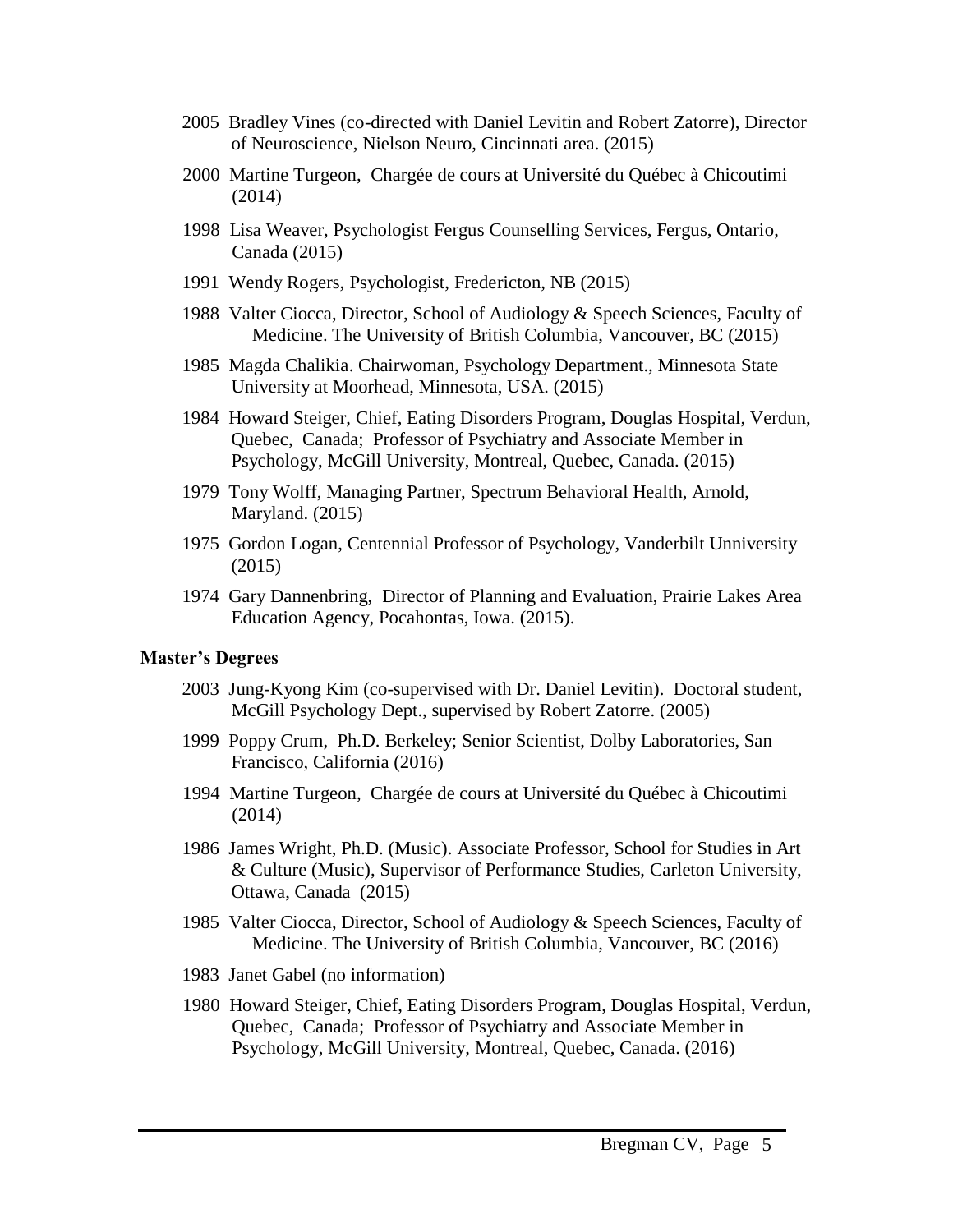#### **Visiting Graduate Students**

- 2000-01 Yuko Tagami, exchange student from Ph. D. program, University of Kyoto, Japan. (2002)
- 1990-91 Gaston Hilkhuysen, exchange student from University of Leiden, Statistical consultant, Delft, Netherlands. (2005)

#### **Undergraduate Students**

#### **The following McGill undergraduate students were co-authors on the lab's papers in auditory organization:**

Jack Abramson, André Achim, Kathy Capreol, Connie Colantonio, Poppy Crum, Peter Doehring, Jean Kim, Robert Levitan, Christine Liao, Stephen McAdams, Leanne Melnerich, Julie O'Reilly, Steven Pinker, Alex Rudnicky, Howard Steiger, Yves Tougas, Christina Van Loon, Bruce Walker.

#### **Other McGill Undergraduates who worked in the auditory research lab.**

Cori Atlin, Christina Besner. Marie Duan, Robert Guadagno, Meghan Kilgore, Judith Luck, Natalie Mota, Melissa Rapoport, Jack Torobin.

## **Non-Auditory Graduate Students**

- 1979 Michael Mills (McGill Ph.D. in Communications, supervised by A. Bregman). Designed the graphic and user interface aspects of the Apple QuickTime Multimedia system and other multimedia products. Most recent employment: User Experience Designer/Prototyper at Google, Currently retired. (2016)
- 1969 Nancy Wargny, (M.A. with A. Bregman; Ph.D. with John Macnamara). Professor, Vanier College, Montreal, Quebec, Canada. (2015)
- 1969 Shannon Moeser, Ph.D. McGill, Associate Professor, Retired, Memorial University of Newfoundland, St. John's, Newfoundland. (2016)
- 1969 Maggie Bruck (M.A. with A. Bregman; Ph.D. in psychology of language) Professor, Department of Psychiatry and Behavioral Sciences, Johns Hopkins School of Medicine, Baltimore, Maryland, USA (2015)
- 1967 Barbara Norcross, M.A. McGill, (Barbara Norcross-Renner) Psy. D. Clinical Psychology. Pacific University. Clinical psychologist, University of Portland Counseling Center, Portland Oregon. (2008)

#### **The following McGill undergraduates were co-authors on non-auditory research papers.**

Neil Charness, Alan Putterman, A. L. Robert, Irving Snider, Judith Wiener, Rhona Strasberg (Weinstein).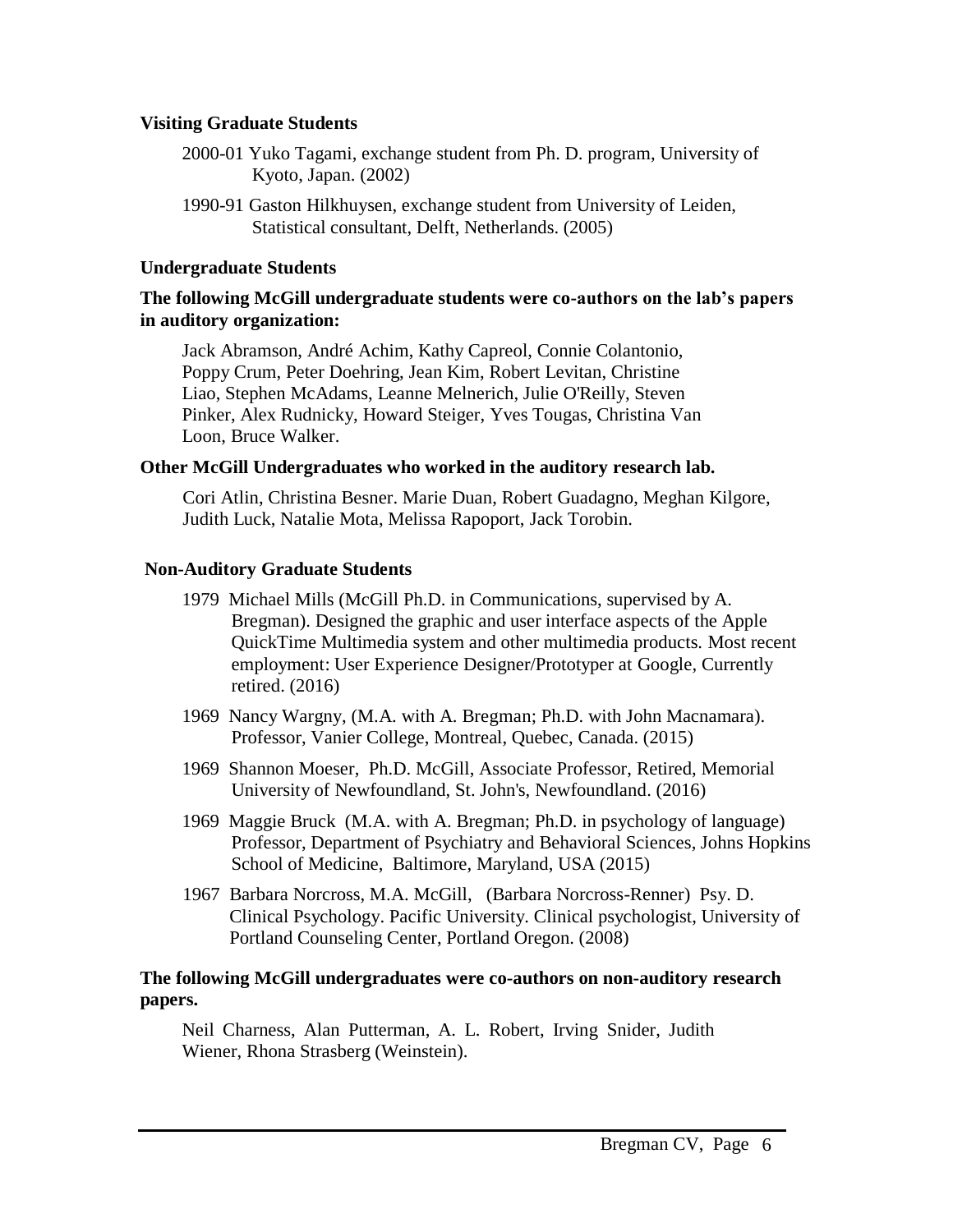#### **Administrative Assistants**

Marylou Freel, Tina Dornbusch, Francine Bouffard.

#### **PROFESSIONAL AND ADMINISTRATIVE ACTIVITIES**

#### **International Activities**

March 11, 2015

Online guest lecture, School of Computing, Edinburgh Napier University, Edinburgh, Scotland.

April-May 2004.

Taught two master classes and a delivered a public lecture on auditory scene analysis at the Department of Musical Sciences, New University of Lisbon, Portugal.

March 2-8, 2003*.* 

Taught in Helsinki Winter School in Cognitive Neuroscience, Lammi Biological Station, Finland

Sept 2000-July 2001

Supervised Yuko Tagami, Exchange doctoral student from the University of Kyoto, Japan.

Oct-Nov 1999

Seven weeks of collaborative research with Minoru Tsuzaki of the ATR Human Information Processing Research Laboratories, in Kyoto, Japan and one week with Yoshitaka Nakajima at the Kyushu institute of Design in Fukuoka, Japan. Eight lectures/colloquia at universities and research laboratories in Japan.

- Oct. 1993 One-week series of graduate seminars at the University of Thessaloniki in Greece on "Auditory Scene Analysis".
- Feb 1992 Initiated and organized an electronic mail list, AUDITORY, on the topic of Auditory Perception. Administered by Dr. Dan Ellis of the Dept. of Electrical Engineering, Columbia University, it includes over 2500 researchers and practitioners of auditory arts and sciences in universities, industries, and organizations in about 45 countries (as of Aug 2011).

#### **Current Memberships in Academic Societies**

Royal Society of Canada (Fellow) Canadian Society for Brain, Behaviour and Cognitive Sciences Psychonomic Society Society for Music Perception and Cognition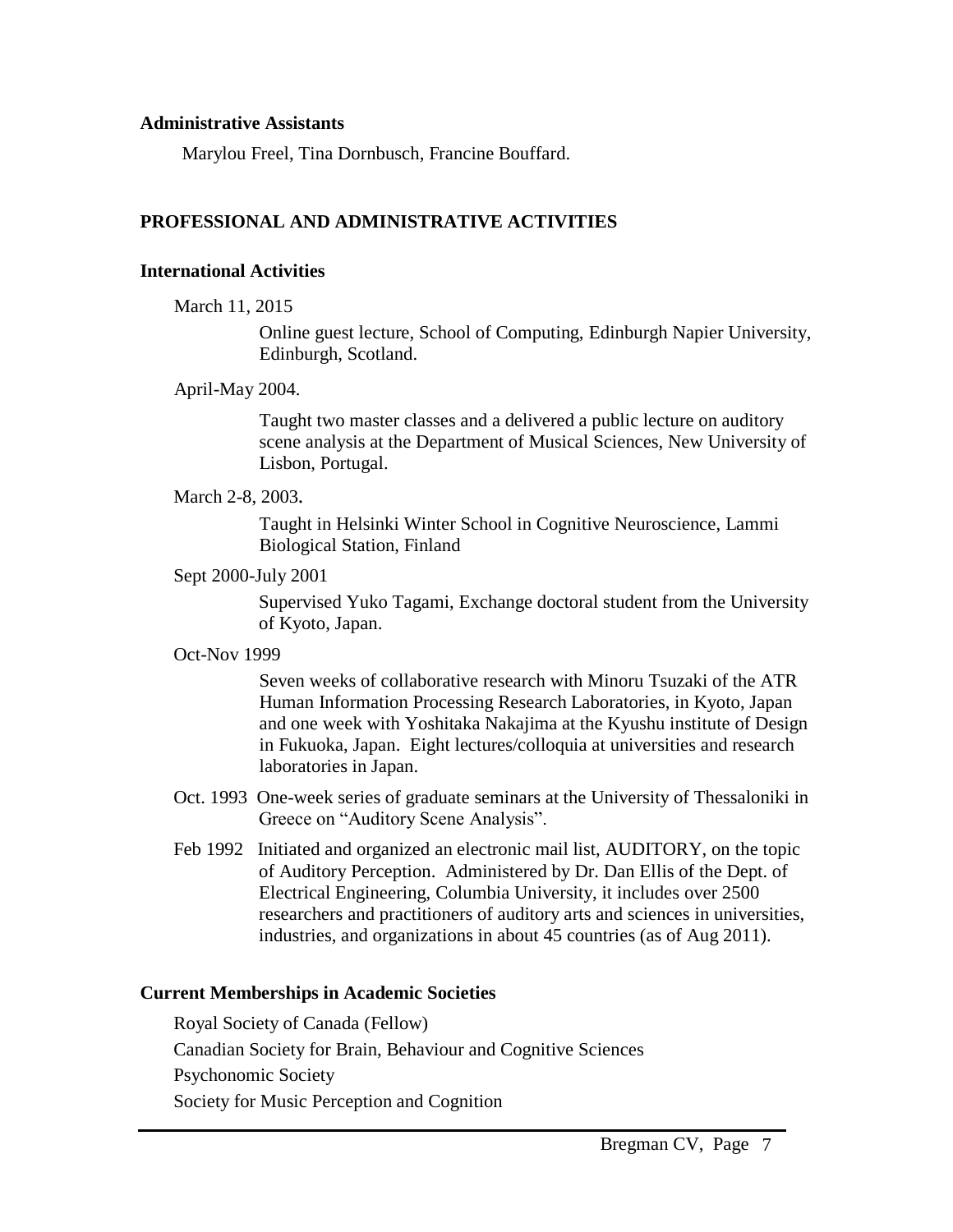#### **Professional Activities**

Member of the Executive Board, Society for Music Perception and Cognition, July 2001- May 2003.

Member of the Scientific Advisory Council for the XXVI International Congress of Psychology, Montreal, Aug. 16-21, 1996. Member July 1992- Aug. 1996.

Member of the Program Committee, Signal Processing Sub-Conference, 12<sup>th</sup> International Conference on Pattern Recognition, in Jerusalem, Israel. Oct. 1994. Member since December, 1992.

Member of Sensory/Perceptual Working Group. NRC (USA). Committee on Basic Research in the Behavioral and Social Sciences. (1985) Contributing to the volume, The Behavioral and Social Sciences (1988).

Associate Editor for the journal, *Music Perception*

Occasional reviewer of manuscripts for the following journals:

Acustica Canadian Journal of Psychology. Cognition. Cognitive, Affective and Behavioral Neuroscience Journal of the Acoustical Society of America. Journal of Experimental Psychology: Human Percept. and Performance. Music Perception Neuroscience Neuroscience Letters Perception Perception & Psychophysics Psychological Bulletin Quarterly Journal of Experimental Psychology. Speech Communication Theory and Psychology

Occasional reviewer of grants for the following agencies:

Natural Sciences and Engineering Research Council (Canada) Ontario Mental Health Foundation (Canada) National Science Foundation (USA) Office of Naval Research (USA) National Institutes of Health (USA) Air Force Office of Scientific Research (USA) Cognitive, Affective, & Behavioral Neuroscience

Member of Grant Selection Committee for Psychology for the Natural Sciences and Engineering Research Council of Canada (1979)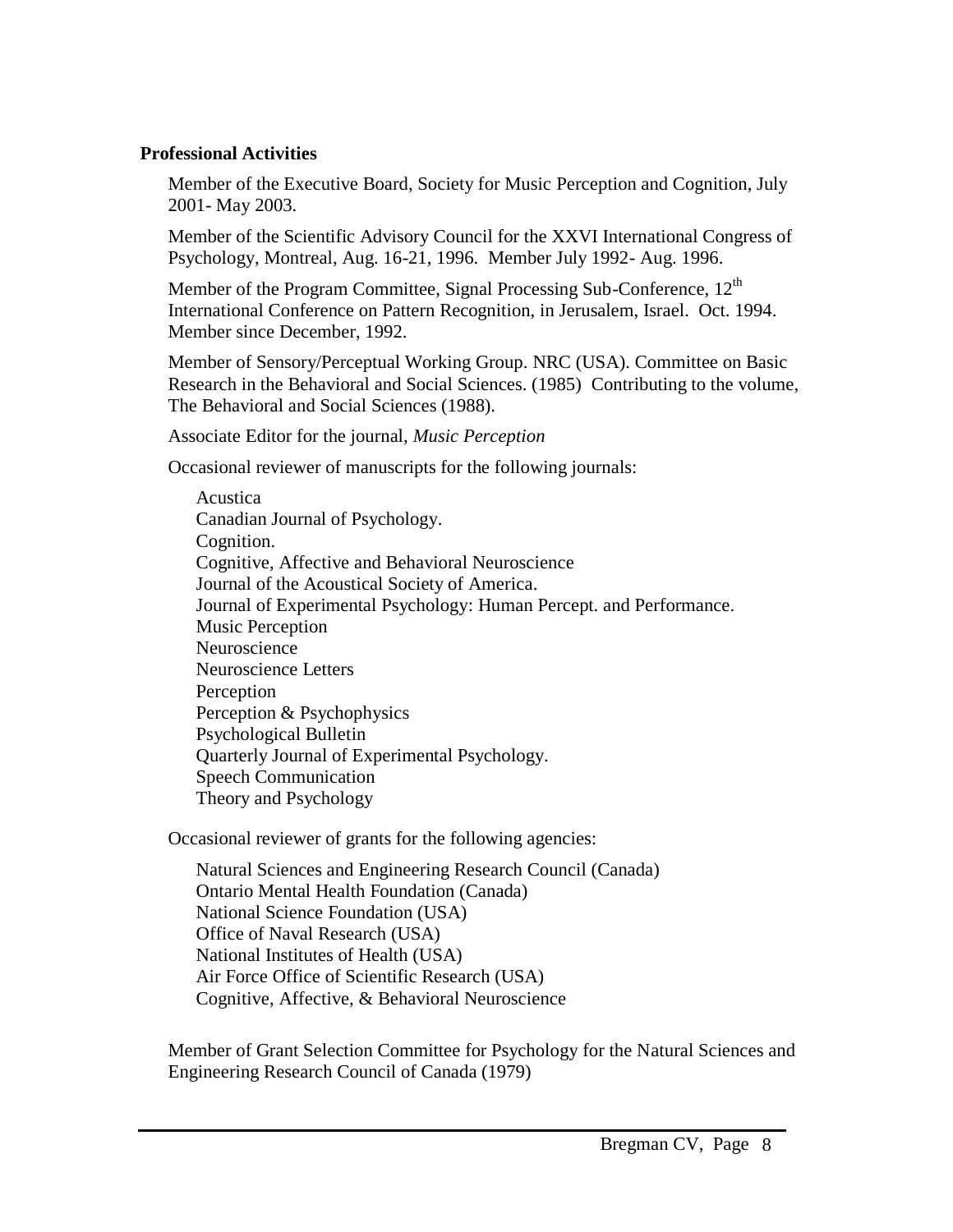Chairman of Program Committee, Lake Ontario Visionary Establishment, (LOVE) conference on human perception & cognition 1973; Member 1973-75.

Organizing committee, International Conferences on Pattern Recognition, 1993-94

Scientific Advisory Council, XXVI International Congress of Psychology, 1994-96

## **RESEARCH**

## **Current Research Interests**

The perceptual organization of temporally extended events, particularly in audition; relation to visual perception, to pattern-recognition by computers and to Gestalt psychology. General theories and approaches to psychology, such as connectionism, Piaget, Chomsky, nativism, Bregman's theory of "ideals and transformations". The concept of the "schema" in psychology.

## **Audiological test based on my research**

Trenque, Pierre & König, Ernest. (1988), The chirp streaming test. *Audiology, 27, 65-88*.

## **Research Grants Held**

- (a) Total number of grants held as principal investigator: 17
- (b) List of major grants:

1965-2014

|         | Continuous support for research on "Perception and Learning of<br>Complex Patterns" Natural Sciences and Engineering Council of Canada<br>(formerly National Research Council) NSERC - A0127.                                                                      |
|---------|--------------------------------------------------------------------------------------------------------------------------------------------------------------------------------------------------------------------------------------------------------------------|
| 1995-98 | National Institute of Mental Health (USA). for research on "Perceptual<br>organization of sound in human listeners"                                                                                                                                                |
| 1994-97 | Grant from Province of Quebec, Ministry of Education (FCAR).<br>Principal investigator of a team grant shared with Robert Zatorre and<br>Richard Parncutt. 1994-97.                                                                                                |
| 1977-93 | Infrastructure grant to provide personnel, service contracts and supplies<br>for a computer-based laboratory for NSERC-sponsored researchers in<br>the McGill Psychology Department. Natural Sciences and Engineering<br>Research Council of Canada (NSERC-A0703). |
| 1971-72 | Grant to purchase a PDP-11 computer system (with six other<br>researchers) National Research Council of Canada (NRC-E-3221).                                                                                                                                       |
| 1976-77 | Grant to purchase computer equipment for eleven NRC-sponsored<br>researchers in the McGill Psychology Department. National Research<br>Council of Canada (NRC-E-3790)                                                                                              |
| 1984-86 | Killam Research Fellowship. Salary replacement for two years.                                                                                                                                                                                                      |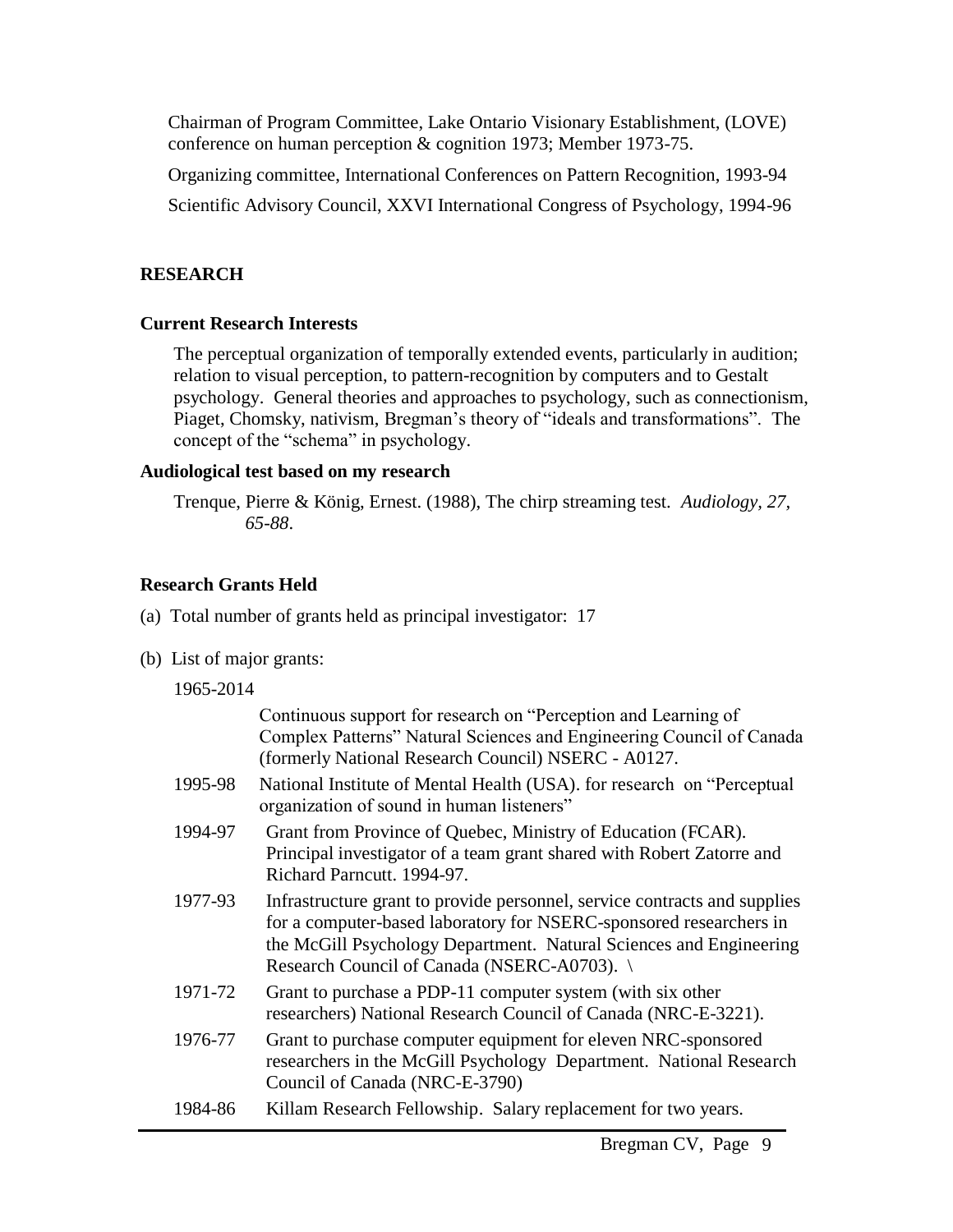1986-87 Major equipment grant to furnish a computer-based laboratory for research in auditory perception and speech. Natural Sciences and Engineering Council of Canada (E0015).

## **PUBLICATIONS**

#### **Book:**

Bregman, A.S. (1990). *Auditory Scene Analysis: The Perceptual Organization of Sound.*  Cambridge, Mass.: Bradford Books, MIT Press. (Paperback, 1994)

#### **Audio Compact Disk:**

Bregman, A.S., & Ahad, P. (1996) *Demonstrations of Auditory Scene Analysis: The Perceptual Organization of Sound.* Audio compact disk. (Distributed by MIT Press).

#### **Article about my work:**

Schick, August. (1996) Von der Psychophysik zum Auditory Stream: Ein Streifzug von Fechner zu Albert Bregman. (From psychophysics to the auditory stream: An expedition from Fechner to Albert Bregman.) *Proceedings of the Congress of the German Society for Acoustics, Oldenburg, Germany, 1996.*

#### **Articles in Encyclopedias and Handbooks:**

- Bregman, A.S. (in press, 2016) Auditory scene analysis. In S. Gepshtein, L. Maloney, & M. Singh (Eds.) *The Oxford Handbook of Computational Perceptual Organization.* New York: Oxford University Press.
- Bregman, A.S. (2007) Auditory scene analysis. In A.I. Basbaum, A. Koneko, G.M. Shepherd & G.Westheimer (Eds.) *The Senses: A Comprehensive Reference, Vol. 3, Audition*, P. Dallos & D. Oertel (Volume Eds.) San Diego: Academic Press, 2008, Pp. 861-870.
- Bregman, A.S. (2008) Auditory scene analysis. In *Encyclopedia of Neuroscience*. (L.R. Squire, Editor.) Oxford: Academic Press.
- Bregman, A.S. (2004) Auditory scene analysis. In N.J. Smelzer & P.B. Baltes (Eds.) *International Encyclopedia of the Social and Behavioral Sciences.* Amsterdam: Pergamon (Elsevier). Pp. 940-942.

## **Papers in Refereed Journals**

- Bregman, A.S.,(2015). Progress in understanding auditory scene analysis. *Music Perception, 33 (1)*, 12-19.
- Sussman, E., Bregman, A.S., & Lee, W. (2014). Task-switching and neural representations of ambiguous sound input. *Neuropsychologia*, *64*, 218-229.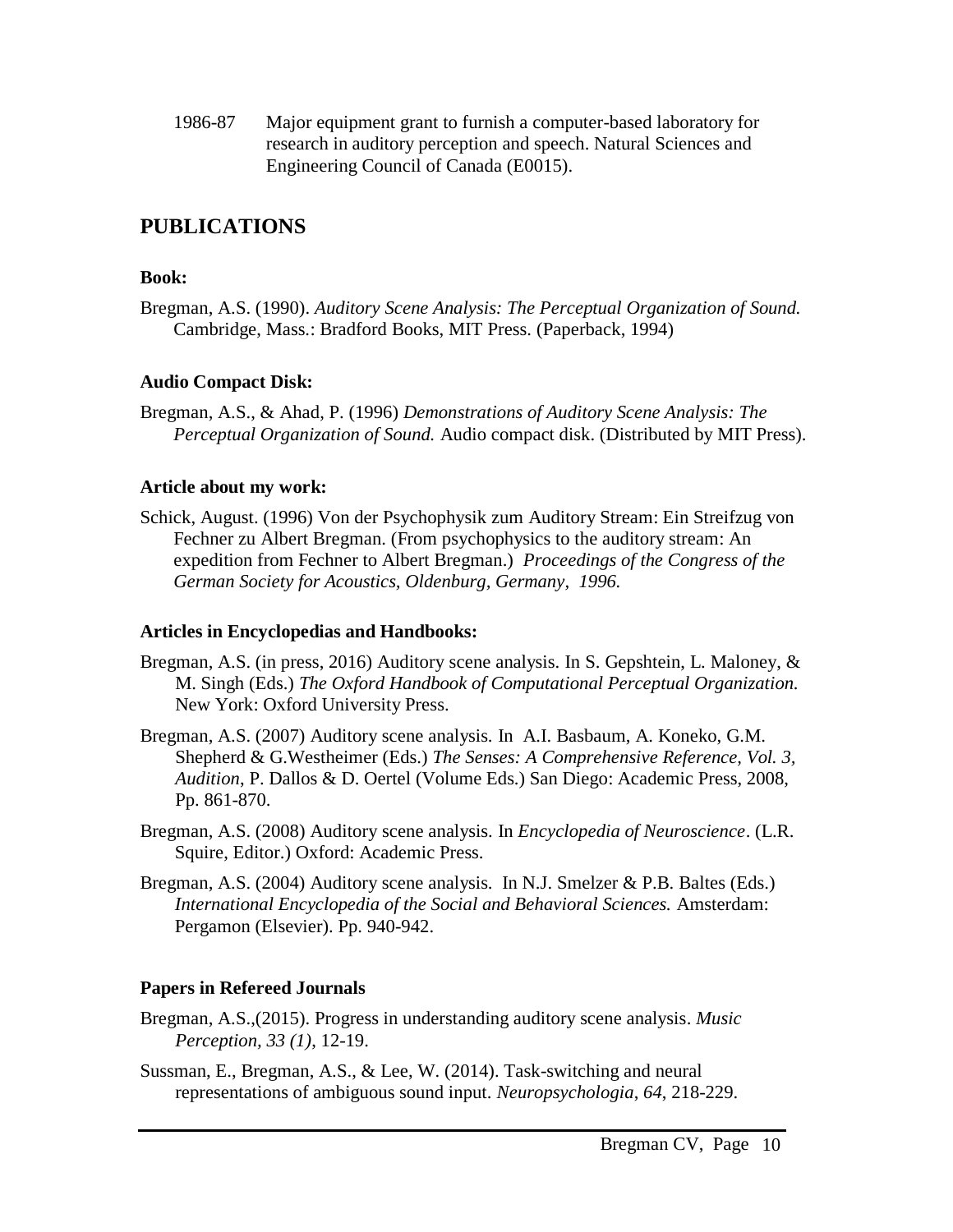- Crum, P.A., & Bregman, A.S. (2006) The effects of unit formation on the perception of a changing sound. *Quarterly journal of Experimental Psychology*. *59(3),* 543-556.
- Turgeon, M., Bregman, A.S., & Roberts, B. (2005). Rhythmic masking release: Effects of asynchrony, temporal overlap, harmonic relations, and source separation on crossspectral grouping. J*ournal of Experimental Psychology: Human Perception & Performance. 31 (5),* 939–953.
- Sussman, E., Bregman, A. S., Wang, W.J., & Khan, F.J. (2005). Attentional modulation of electrophysiological activity in auditory cortex for unattended sounds in multistream auditory environments. *Cognitive, Affective, & Behavioral Neuroscience, 5 (1), 93-110.*
- Bregman, A.S. (2005). Auditory Scene Analysis and the Role of Phenomenology in Experimental Psychology. *Canadian Psychology, 46 (1),* 32-40.
- Turgeon, M., Bregman, A.S., & Ahad, P.A. (2002). Rhythmic masking release: Contribution of cues for perceptual organization to the cross-spectral fusion of concurrent narrow-band noises. *Journal of the Acoustical Society of America*, *111 (4)*, 1819-1831.
- Bregman, A.S., Ahad, P., & Van Loon, C. (2001). Stream segregation of narrow-band noise bursts. *Perception & Psychophysics. 63(5)790-797.*
- Parncutt, R., & Bregman, A.S. (2000). Tone profiles following short chord progressions: Top-down or bottom-up? *Music Perception, 18 (1),* 25-57.
- Bregman, A. S., Ahad, P. A., Crum, P. A. C. & O'Reilly, J. (2000). Effects of time intervals and tone durations on auditory stream segregation*. Perception & Psychophysics, 62(3), 626-636.*
- Bregman, A.S., Colantonio, C., & Ahad, P.A. (1999) Is a common grouping mechanism involved in the phenomena of illusory continuity and stream segregation? *Perception & Psychophysics, 61 (2)*.
- Rogers, W.L., & Bregman, A.S. (1998). Cumulation of the tendency to segregate auditory streams: Resetting by changes in location and loudness. *Perception & Psychophysics, 60 (7), 1216-1227.*
- Singh, P.G., & Bregman, A.S. (1997). Effect of different timbre attributes on the perceptual segregation of complex-tone sequences*. Journal of the Acoustical Society of America, 102 (4), 1943-1952.*
- Bregman, A.S. (1995) Constraints on computational models of auditory scene analysis, as derived from human perception. Invited tutorial paper*. Journal of the Acoustical Society of Japan (E), 16, 3, 133-136.*
- Bregman, A.S. (1994) What is auditory scene analysis? (In special issue on auditory scene analysis). *Journal of the Acoustical Society of Japan, 50 (12), 1007-1010*.
- Bregman, A.S., Ahad, P., & Kim, J. (1994) Resetting the pitch analysis system. 2: Role of sudden onsets and offsets in the perception of individual components in a cluster of overlapping tones. *Journal of the Acoustical Society of America, 96, 2694-2703.*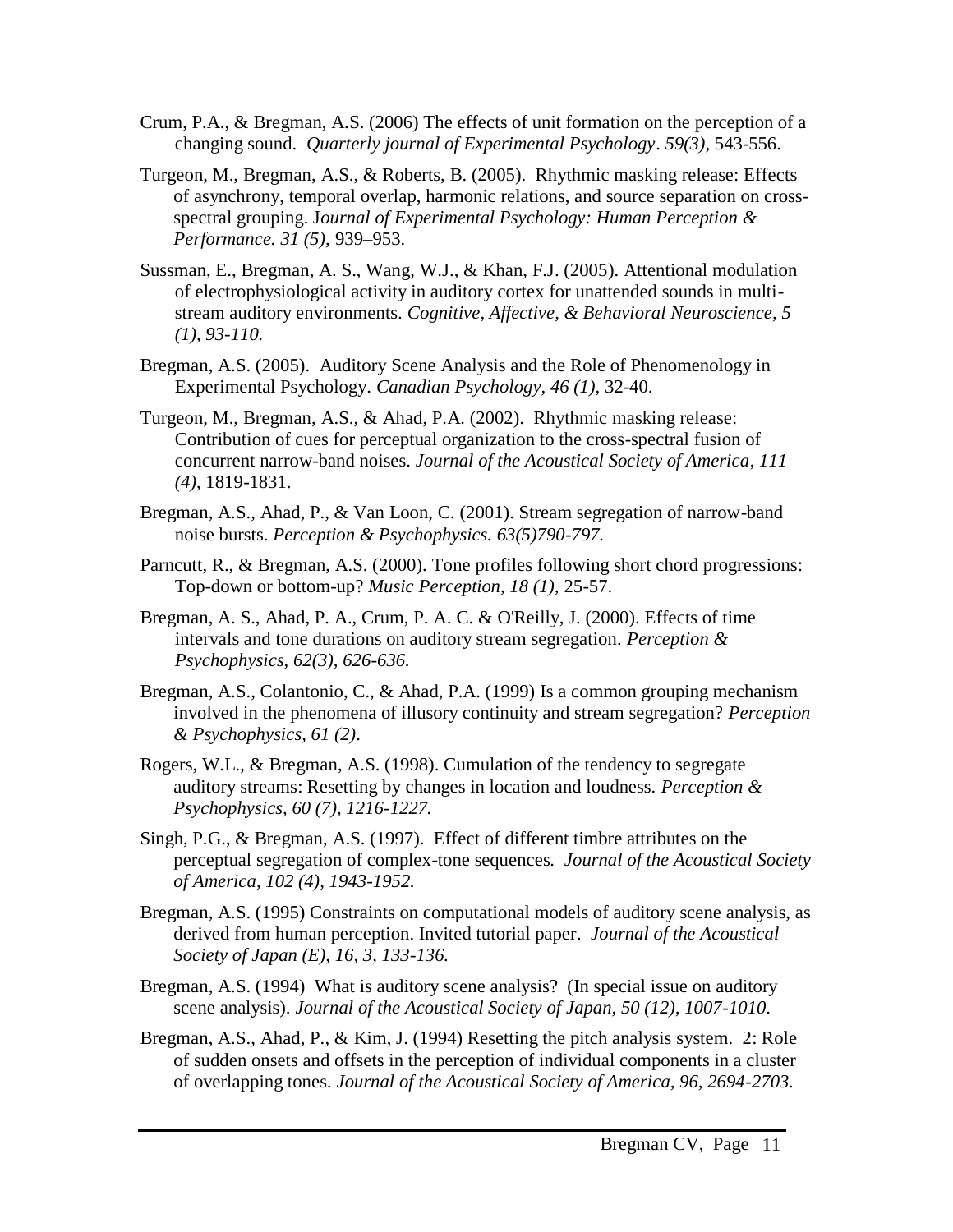- Mondor, T.A., & Bregman, A.S. (1994) Allocating attention to frequency regions: The frequency sensitivity effect revisited. *Perception & Psychophysics, 56, 268-276.*
- Bregman, A.S., Ahad, P., Kim, J., & Melnerich, L. (1994) Resetting the pitch analysis system. 1: Effects of rise time of tones in noise backgrounds or of harmonics in a complex tone. *Perception & Psychophysics, 56, 155-162.*
- McPherson, L.M.P., Ciocca, V., & Bregman, A.S. (1994) Organization in audition by similarity in rate of change: Evidence from tracking individual frequency glides in mixtures. *Perception & Psychophysics, 55 (3), 269-278.*
- Rogers, W.L., & Bregman, A.S. (1993). An experimental evaluation of three theories of auditory stream segregation. *Perception & Psychophysics, 53, 179-190.*
- Singh, P.G., & Bregman, A.S. (1993) Spectro-temporal factors in the perceptual segregation of tonal sequences. *Journal of the Acoustical Society of America, 93 (4), 2363.*
- Chalikia, M.H., & Bregman, A.S. (1993). The perceptual segregation of simultaneous vowels with harmonic, shifted, or random components*. Perception & Psychophysics, 53, 125-133.*
- Singh, P.G., & Bregman, A.S. (1992) Perceptual segregation of tones embedded in modulated noise maskers. *Journal of the Acoustical Society of America, 91(4), Pt.2,*  2333-2334.
- Singh, P.G., & Bregman, A.S. (1992). Scaling the perceptual clarity of the presence or absence of target tones embedded in modulated noise maskers. *Journal of the Acoustical Society of America, 92(4), Pt. 2, 2362.*
- Ciocca, V., Bregman, A.S., & Capreol, K.L. (1992). The phonetic integration of speech and nonspeech sounds: Effects of perceived location. *Quarterly Journal of Experimental Psychology., 44A, 577-593.*
- Rogers, W.L., & Bregman, A.S. (1991). Auditory streaming: a central change-sensitive process. *Canadian Psychology, 32 (2A), 290 (A).*
- Roberts, B., and Bregman, A.S. (1991). Effects of the pattern of spectral spacing on the perceptual fusion of harmonics. *Journal of the Acoustical Society of America, 90 (6), 3050-3060.*
- Bregman, A.S. , Liao, C., & Levitan, R. (1990). Auditory grouping based on fundamental frequency and formant peak frequency. *Canadian Journal of Psychology, 44 (3), 400-413.*
- Bregman, A.S. , Levitan, R., & Liao, C. (1990). Fusion of auditory components: Effects of the frequency of amplitude modulation. *Perception & Psychophysics, 47, 68-73.*
- Roberts, B., & Bregman, A.S. (1990) Effects of the pattern of spectral spacing on the perceptual fusion of harmonics. *Journal of the Acoustical Society of America, 88 (S1), S146 (A).*
- Tougas, Y., & Bregman, A.S. (1990). Auditory streaming and the continuity illusion. *Perception & Psychophysics, 47, 121-126.*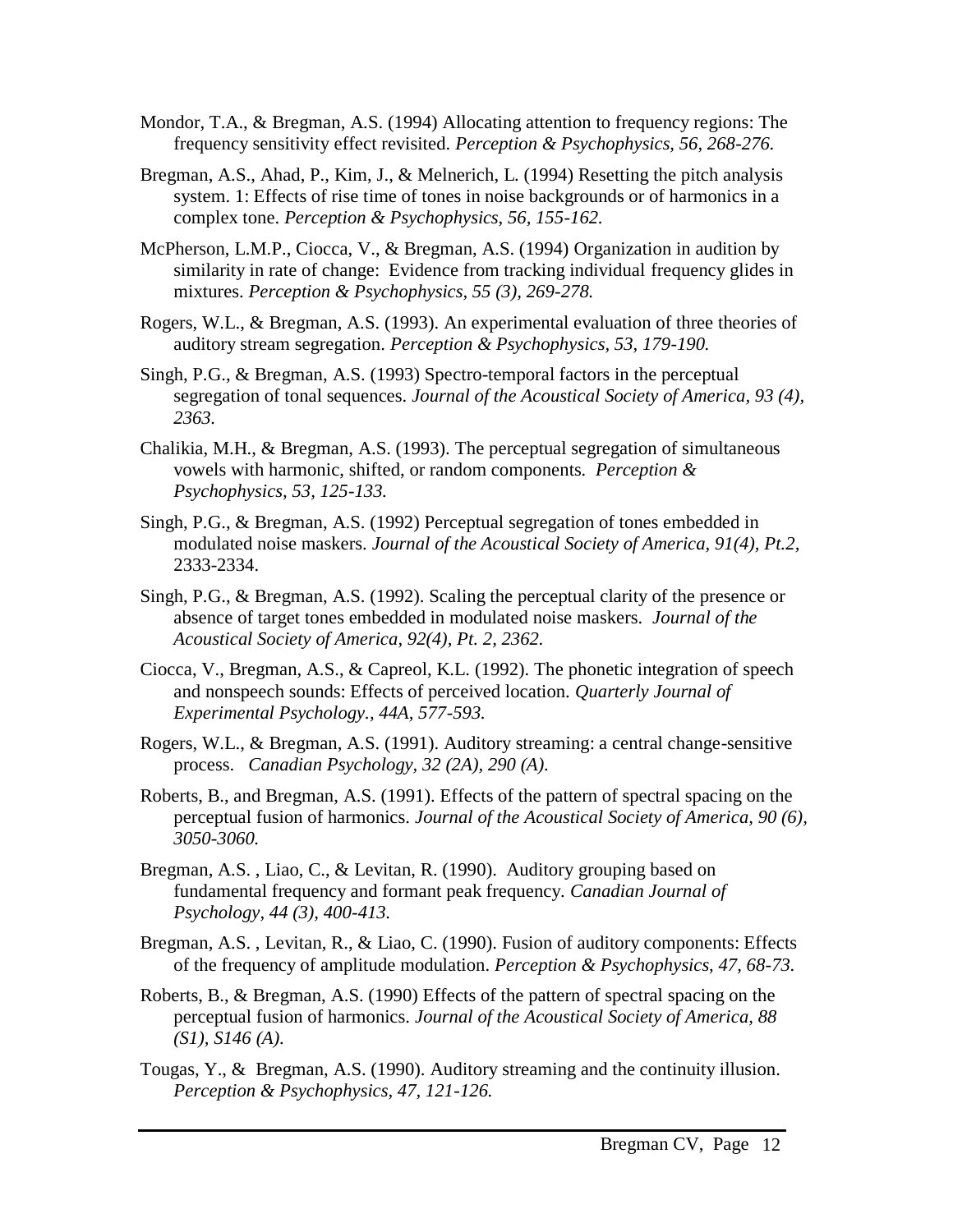- Chalikia, M.H., & Bregman, A.S. (1989). The perceptual segregation of auditory signals: Pulse train segregation and vowel segregation. *Perception & Psychophysics, 46 (5), 487-496.*
- Bregman, A.S. , & Tougas, Y. (1989). Propagation of constraints in auditory organization. *Perception & Psychophysics, 46, 395-396.*
- French-St. George, M., & Bregman, A.S. (1989). Stream segregation as a function of predictability of frequency and timing. *Perception & Psychophysics, 46, 384-386.*
- Ciocca, V., & Bregman, A.S. (1989). The effects of auditory streaming on duplex perception. *Perception & Psychophysics, 46, 39-48.*
- Ciocca, V., & Bregman, A.S. (1987). Perceived continuity of gliding and steady-state tones through interrupting noise. *Perception & Psychophysics, 42,* 476-484.
- McAdams, S., & Bregman, A. (1987) L'audition des flux musicaux. *Marsyas: Revue de pédagogie musicale et choréographique, numro 3-4, décembre.*
- Wright, J.K., & Bregman, A.S. (1987) Auditory stream segregation and the control of dissonance in polyphonic music. *Contemporary Music Review, 2, 63-92.*
- Tougas, Y. & Bregman, A.S. (1985). The crossing of auditory streams. *Journal of Experimental Psychology: Human Perception and Performance, 11, 788-798.*
- Steiger, H., Negrete, J.C., Bregman, A.S., & Boudreault, M.F. (1985) Central auditory processing in alcoholics: transient ototoxic effects and their relation to field dependence. *Drug and Alcohol Dependence, 16, 39-50.*
- Bregman, A.S., Abramson, J., Doehring, P. & Darwin, C.J. (1985) Spectral integration based on common amplitude modulation. *Perception & Psychophysics, 37, 483-493.*
- Bregman, A.S., & Doehring, P. (1984) Fusion of simultaneous tonal glides: the role of parallelness and simple frequency relations. *Perception & Psychophysics, 36, 251- 256.*
- Steiger, H. & Bregman, A.S. (1982) Competition among auditory streaming, dichotic fusion, and diotic fusion. *Perception & Psychophysics, 32, 153-162.*
- Steiger, H. & Bregman, A.S. (1982) Negating the effects of binaural cues: competition between auditory streaming and contralateral induction. *Journal of Experimental Psychology: Human Perception and Performance, 8, 602-613.*
- Bregman, A.S. & Mills, M.I. (1982) Perceived movement: the Flintstone constraint. *Perception, 11, 201-206.*
- Bregman, A.S. (1982) Analyzing spectra that won't stand still. *Canadian University Music Review, 3, 31-48.*
- Steiger, H. & Bregman, A.S. (1981) Capturing frequency components of glided tones: frequency separation, orientation and alignment. *Perception & Psychophysics, 30, 425-435.*
- Bregman, A.S. (1981) Chomsky without language. *Cognition, 10, 33-38.*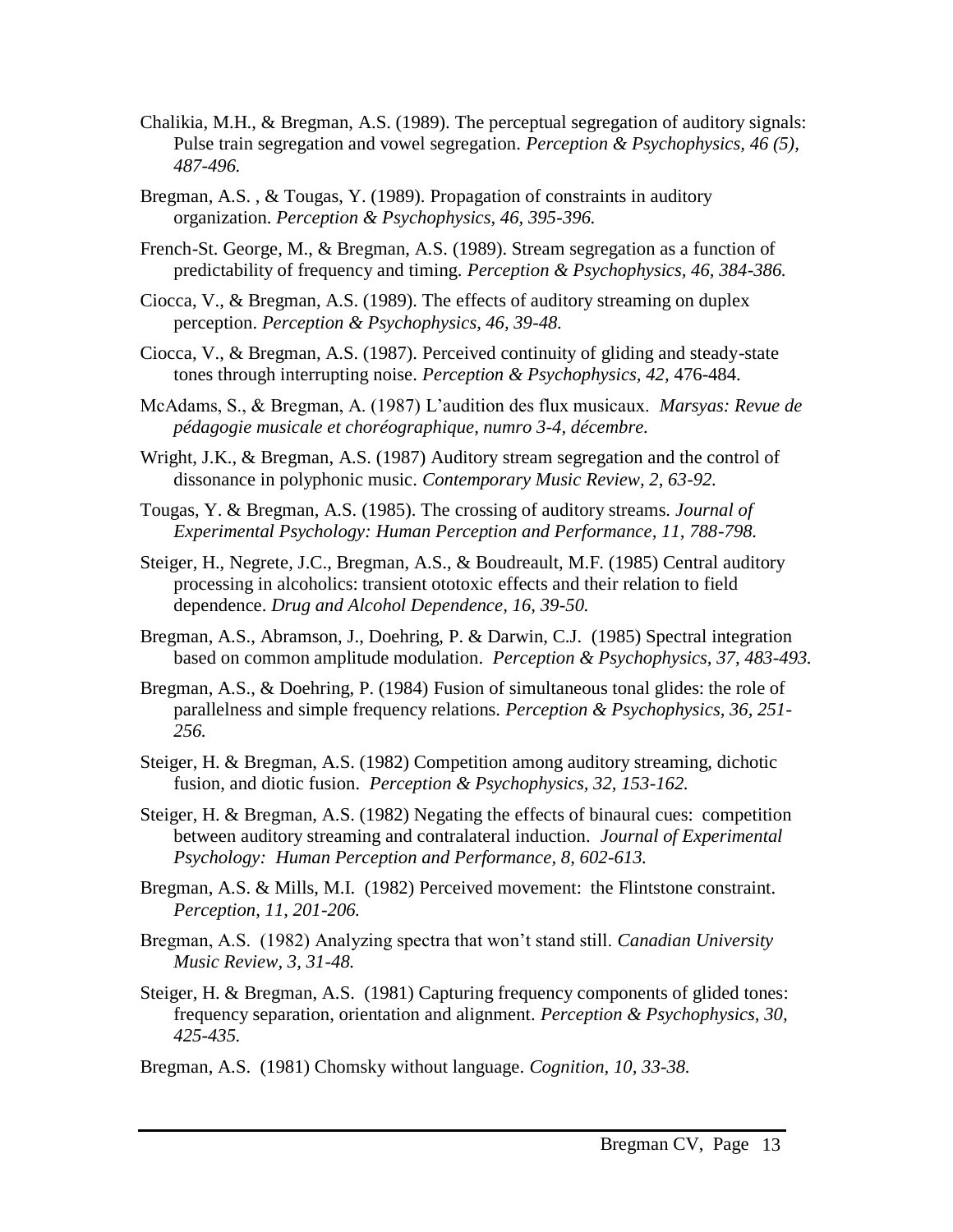- Bregman, A.S. & Steiger, H. (1980) Auditory streaming and vertical localization: interdependence of "what" and "where" decisions in audition. *Perception & Psychophysics, 28, 539-546.*
- Bregman, A.S. (1980) The conceptual basis of perception and action. *Presentations on Art Research, 4, 73-86.*
- McAdams, S., & Bregman, A.S. Hearing musical streams. (1979) *Computer Music Journal, 3, 26-43.*
- Dannenbring, G.L. & Bregman, A.S. (1978) Streaming vs. fusion of sinusoidal components of complex waves. *Perception & Psychophysics, 24, 369-376.*
- Bregman, A.S. & Pinker, S. (1978) Auditory streaming and the building of timbre. *Canadian Journal of Psychology, 32, 19-31.*
- Bregman, A.S. (1978) Auditory streaming: competition among alternative organizations. *Perception & Psychophysics, 23, 391-398.*
- Bregman, A.S. (1978) Auditory streaming is cumulative. *Journal of Experimental Psychology: Human Perception and Performance, 4, 380-387.*
- Bregman, A.S. & Dannenbring, G.L. (1977) Auditory continuity and amplitude edges. *Canadian Journal of Psychology, 31, 151-159.*
- Bregman, A.S. (1977) Perception and behavior as compositions of ideals. *Cognitive Psychology, 9, 250-292.*
- Dannenbring, G.L. & Bregman, A.S. (1976) Stream segregation and the illusion of overlap. *Journal of Experimental Psychology: Human Perception and Performance, 2, 544-555.*
- Dannenbring, G.L. & Bregman, A.S. (1976) The effect of silence on auditory stream segregation. *Journal of the Acoustical Society of America, 59, 987-989.*
- Bregman, A.S. & Rudnicky, A. (1975) Auditory segregation: stream or streams? *Journal of Experimental Psychology: Human Perception and Performance, 1, 263- 267.*
- Moeser, S.D. & Bregman, A.S. (1973) Imagery and language acquisition. *Journal of Verbal Learning and Verbal Behavior, 12, 91-98.*
- Charness, N. & Bregman, A.S. (1973) Transformation in the recognition of visual forms. *Canadian Journal of Psychology, 27, 367-380.*
- Bregman, A.S. & Dannenbring, G. (1973) The effect of continuity on auditory stream segregation*. Perception & Psychophysics, 13, 308-312.*
- Bregman, A.S. & Achim, A. (1973) Visual stream segregation. *Perception & Psychophysics, 13, 451-454.*
- Moeser, S.D. & Bregman, A.S. (1972) The role of reference in the acquisition of a miniature artificial language. *Journal of Verbal Learning and Verbal Behavior, 11, 759-769.*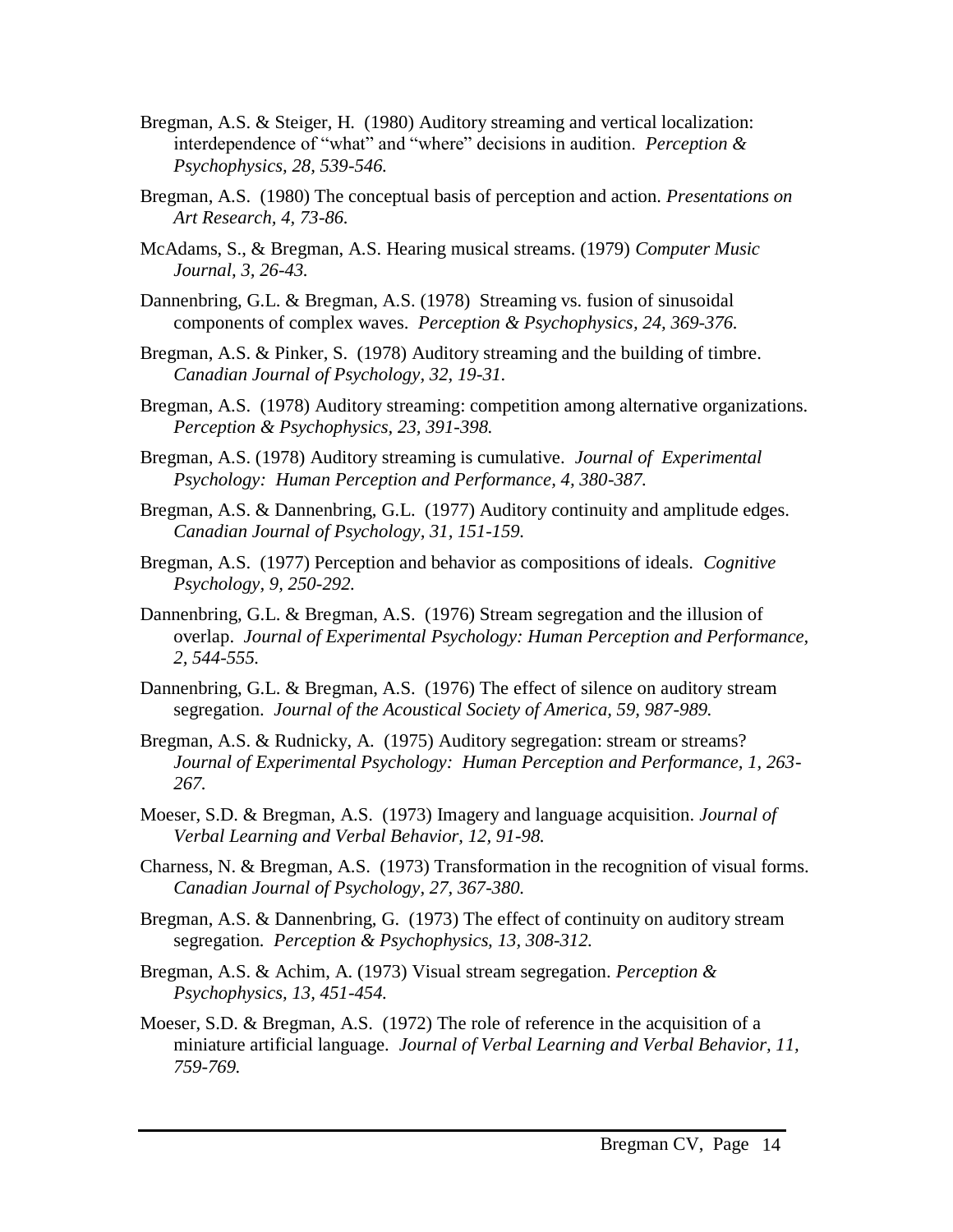- Bregman, A.S. & Campbell, J. (1971) Primary auditory stream segregation and perception of order in rapid sequences of tones. *Journal of Experimental Psychology, 89, 244-249.*
- Snider, I.J. & Bregman, A.S. (1970) The effect of GSR confirmed perception of bisensory input on immediate verbal memory. *Psychophysiology, 7, 169-177.*
- Bregman, A.S. & Wiener, J.R. (1970) Effects of test trials in paired-associate and free recall learning. *Journal of Verbal Learning and Verbal Behavior, 9, 689-698.*
- Putterman, A.H., Robert, A.L. & Bregman, A.S. (1969) Adaptation of the wrist to displacing prisms. *Psychonomic Science, 16, 78-80.*
- Bregman, A.S. & Strasberg, R. (1968) Memory for the syntactic form of sentences. *Journal of Verbal Learning and Verbal Behavior, 7, 396-403.*
- Bregman, A.S. (1968) Forgetting curves with semantic, phonetic, graphic, and contiguity cues. *Journal of Experimental Psychology, 78, 539-546.*
- Bregman, A.S. (1967) Distribution of practice and between-trials interference. *Canadian Journal of Psychology, 21, 1-14.*
- Bregman, A.S. & Chambers, D.W. (1966) All-or-none learning of attributes. *Journal of Experimental Psychology, 71, 785-793.*
- Bregman, A.S. Is recognition memory all-or-none? (1966) *Journal of Verbal Learning and Verbal Behavior, 5, 1-6.*

#### **Book Chapters, Forewords, and Published Conference Proceedings**

- Bregman, A.S. (2006) Auditory scene analysis in the perception of music. In K. Gfeller, D. D. Coffman, C. X. Rordiguez, & D. J. Nelson (Eds.) *Multidimensional Perspectives on Musicality: Essays from the Seashore Symposium.* Iowa City, Iowa: University of Iowa School of Music.
- Bregman, A.S. (2006) Foreword to Wang, D. & Brown, G.J. (Eds.) *Computational Auditory Scene Analysis: Principles, Algorithms, and Applications,* IEEE Press / John Wiley & Sons.
- Bregman, A.S., &Woszczyk, W. (2005). Creating mixtures: The application of auditory scene analysis (ASA) to audio recording. In K. Greenebaum and R. Barzel (Eds.) *Audio Anecdotes III: Tools, tips and techniques for digital audio.* Natick, MA.: A. K. Peters.
- Bregman, A.S. (2005) Foreword to Divenyi, P. (Ed.). *Speech separation by humans and machines.* Norwell, MA: Kluwer Academic Publishers.
- Bregman, A.S., & Woszczyk, W. (2004) Controlling the perceptual organization of sound: Guidelines derived from principles of auditory scene analysis. In K. Greenebaum and R. Barzel (Eds.) *Audio Anecdotes: Tools, tips and techniques for digital audio. Vol.1.* Natick, MA.: A. K. Peters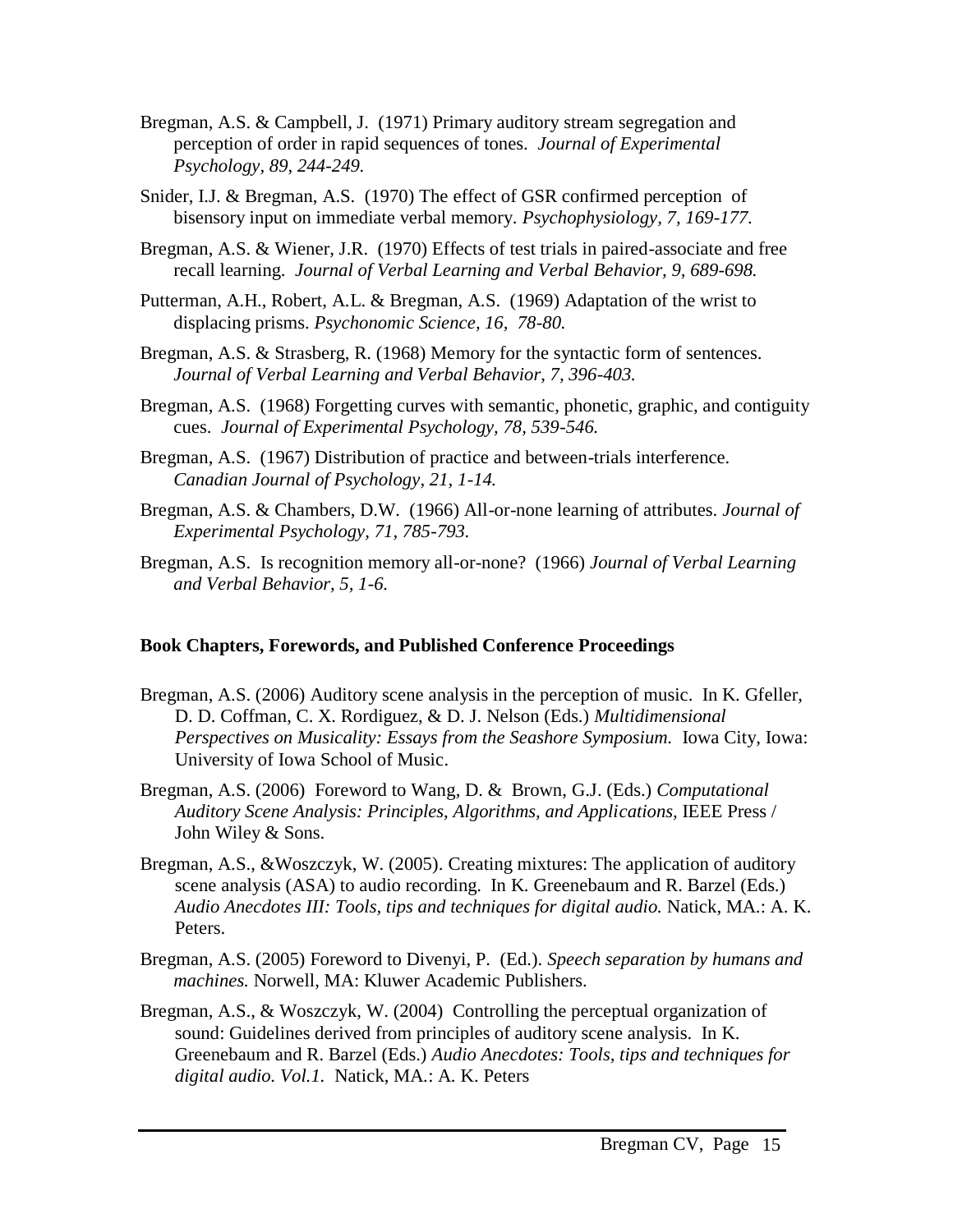- Bregman, A. S. (2002).The auditory scene. In Levitin, Daniel J. (Ed). *Foundations of cognitive psychology: Core readings.* Cambridge, MA, US: MIT Press. (pp. 213- 248).
- Bregman, A.S. (1998). Psychological data and computational ASA. In David F. Rosenthal and Hiroshi G. Okuno (Eds*.), Computational Auditory Scene Analysis*. Mahwah, NJ: Erlbaum.
- Bregman, A.S. (1996) Perceptual interpretation and the neurobiology of perception. In R. Llinàs and P.S. Churchland (Eds.), *The mind-brain continuum: Sensory Processes.* Cambridge, Mass., The MIT Press, pp. 203-217.
- Bregman, A.S. (1994) Foreword. In G. Kramer (Ed.) *Proceedings of the First International Conference on Auditory Display. 1994*.
- Bregman, A.S. (1994). L'analyse de la scène auditive: l'audition dans des environnements complexes. dans *S.E. McAdams & E. Bigand, (Eds.) Penser les sons: Psychologie cognitive de l'audition.* Paris: Presses Universitaires de France*.*
- Bregman, A.S. (1993) Auditory scene analysis: Listening in complex environments. In S.E. McAdams, and E. Bigand (Eds.) *Thinking in sound.* London: Oxford University Press, pp. 10-36.
- Bregman, A.S. (1991). Using quick glimpses to decompose mixtures. In J. Sundberg, L. Nord, & R. Carlson (Eds.), *Music, language, speech and brain. Wenner-Gren International Symposium Series, with sound examples on a CD phonogram. London:* MacMillan.
- Bregman, A.S. (1991). Timbre, orchestration, dissonance, et l'organization auditive. In J.-B. Barrière (Ed.)*, Le timbre, métaphores pour la composition.* Paris: Christian Bourgeois.
- Bregman, A.S. (1990). The compositional process in cognition with applications to speech perception. In I.G. Mattingly & M. Studdert-Kennedy (Eds.)*, Modularity and the motor theory of speech perception*. Hillsdale, N.J.: Lawrence Erlbaum.
- Bregman, A.S. (1987). The meaning of duplex perception: sounds as transparent objects. In M.E.H. Schouten (Ed.), *The psychophysics of speech perception.* Martinus-Nijhoff NATO-ASI series.
- Bregman, A.S. (1984). Auditory scene analysis. *Proceedings of the Seventh International Conference on Pattern Recognition.* Silver Spring, MD: IEEE Computer Press. (Library of Congress No. 84-80909.
- Bregman, A.S. (1981) Asking the "what for" question in auditory perception. *In M. Kubovy and J.R. Pomerantz (Eds.), Perceptual Organization.* Hillsdale, New Jersey: Lawrence Erlbaum.
- Bregman, A.S. The formation of auditory streams. *In J. Réquin (Ed.), Attention and Performance VII*. Hillsdale, New Jersey: Lawrence Erlbaum, 1978.
- Miller, G.A., Bregman, A.S. & Norman, D.A. The computer as a general purpose device for the control of psychological experiments. *In R.W. Stacy and B. Waxman (Eds.), Computers in Biomedical Research.* New York: Academic Press, 1965.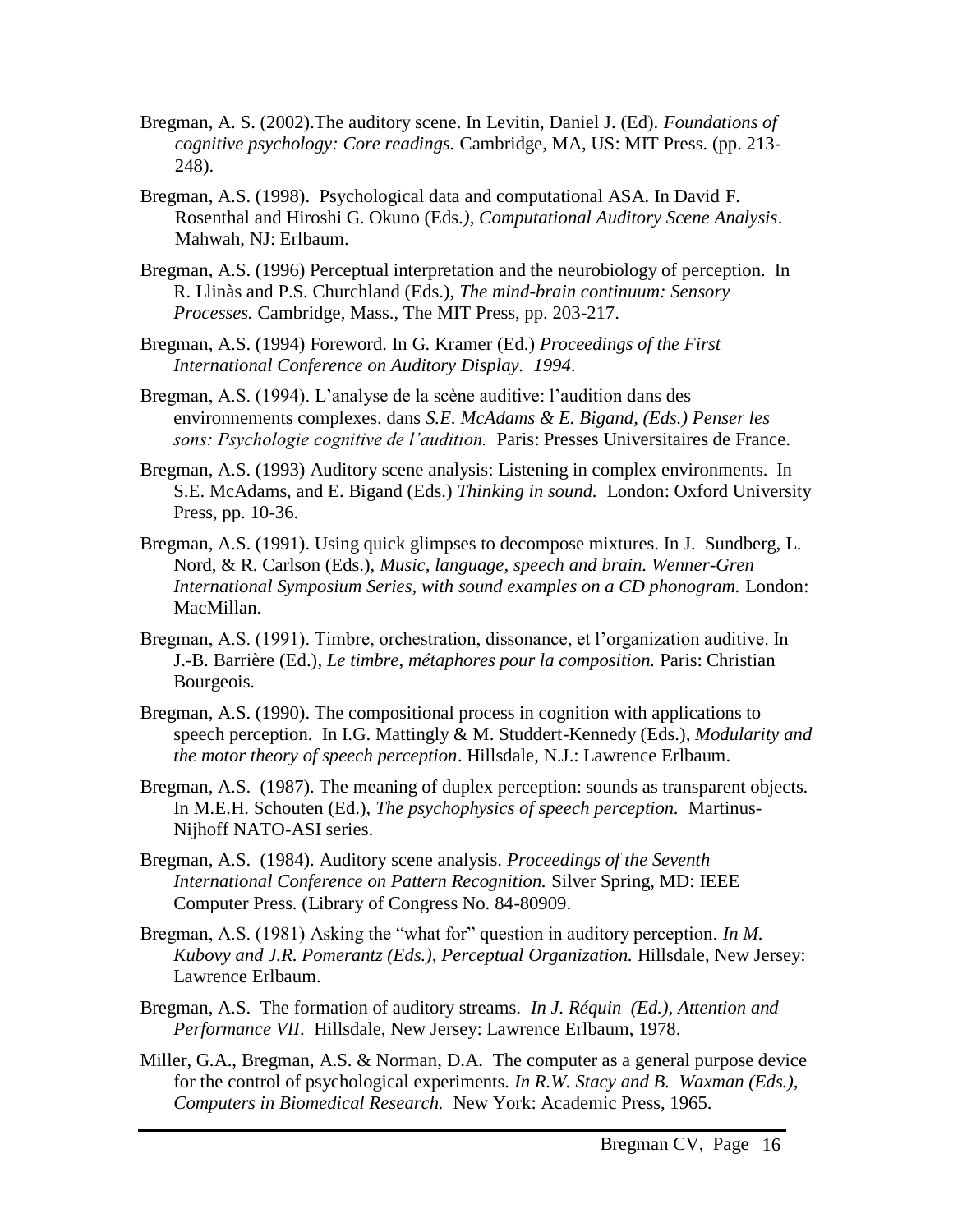#### **Theses**

- *Emotional responsiveness and non-attainment of expected winnings as factors influencing performance in a bidding game.* M.A. Thesis, University of Toronto, 1959.
- *Distribution of practice in verbal learning.* Doctoral Thesis. Yale University, 1963. University Microfilms #64-7151.

## **Workshops, Colloquia, Conference Presentations**

## **(a) Presented before 1996**

| Regular papers at professional conventions:              |    |
|----------------------------------------------------------|----|
| Invited symposium addresses at professional conventions: |    |
| Invited colloquia at psychology and other departments:   | 53 |
| Invited addresses at international workshops             |    |
| and specialized meetings:                                |    |

## **(b) Presented from 1996 to the present**

## **(i) Invited Participant in Workshops and Conferences Since 1996**

- Invited speaker and consultant, Dolby Laboratories, San Francisco, California, May 1-8, 2011.
- Keynote speaker, IEEE Workshop on Applications of Signal Processing to Audio and Acoustics, "Progress in the study of auditory scene analysis." [Cancelled for health reasons] Mohonk, New York: Oct. 21, 2007.
- Keynote speaker, Society for Music Perception and Cognition, "Contemporary Issues in Auditory Scene Analysis". Montreal, Canada, July 21, 2007
- Hebb Award Address, "Auditory Scene Analysis and the Role of Phenomenology in Experimental Psychology." *Meeting of the Canadian Psychological Association,* St. John's Newfoundland, June 11, 2004.
- Keynote speaker, Gordon Research Conference, "Sensory Coding and the Natural Environment: Probabilistic Models of Perception." *Mt. Holyoke College,*  Massachusetts, June 30-July 5, 2002.
- Speaker at the "Brainfair" Conference, *Center of Neuroscience*, University of Zurich and ETH Zurich, Switzerland. March 24, 2000.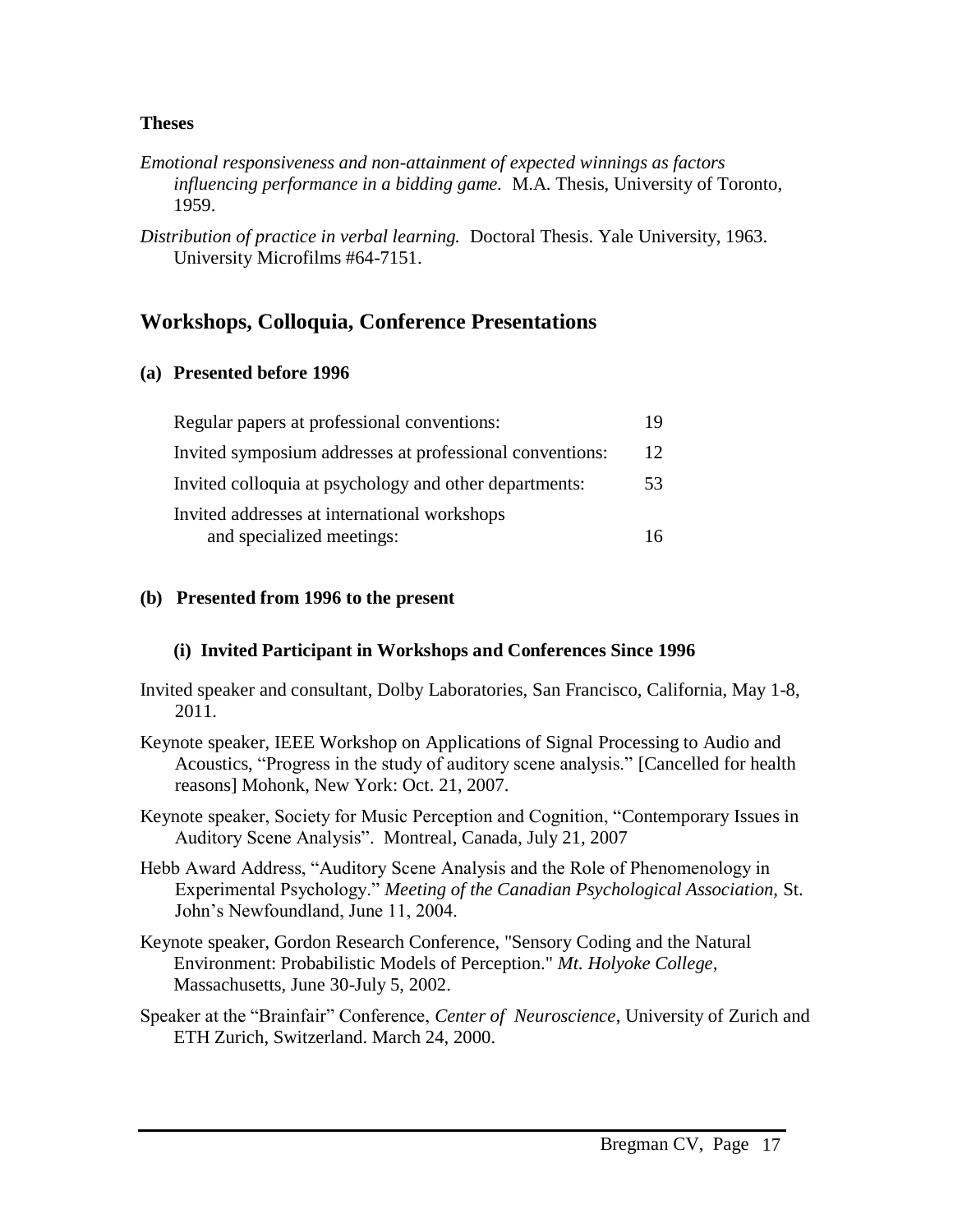- Auditory scene analysis and basic psychoacoustic properties. Distinguished Speaker of the Public Evening Lecture*. German Acoustical Society*, *Oldenburg University,*  Oldenburg Germany, March 21, 2000.
- Lecture on auditory scene analysis at the meeting of *The Kyushu branch of the Japanese Acoustical Association*, Kumamoto, Japan. November 22, 1999.
- Lecture at the *Kitano Symbiotic Systems Project*, Tokyo, Japan. November 1, 1999.
- Lecture at *NTT laboratories*, Tokyo, Japan, October 29, 1999.
- Series of four seminars on Auditory Scene Analysis, *ATR Laboratories*, Kyoto, Japan. October 22-November 10, 1999
- Keynote speaker and leading discussant at the *Japan Society for Artificial Intelligence, Special interest group on AI challenges*. Auditory Scene Analysis by humans and by computers. Aoyama Gakuin University, Tokyo Japan, November 2, 1999.
- Keynote speaker, The effects of acoustic changes on the perceptual organization of sounds. *Society for Music Perception and Cognition*, August 14-17, 1999.
- Keynote speaker, Perceptual organization and auditory displays. *International Conference on Auditory Display*, Glasgow, Scotland, November 1-4, 1998.

Speaker and panelist, *Iowa Seashore Symposium*, October 17-18, 1997.

The behaviour of the auditory scene analysis system in humans: constraints on connectionist modelling. *Workshop on connectionist modelling of auditory scene analysis. Neural Information Processing Systems meeting*. Snowmass, Colorado, December 6, 1996.

## **(ii) Papers Presented at Conventions, Colloquia, and Seminars Since 1996**

- Tordini, F., Bregman, A.S., & Cooperstock, J.R. The loud bird doesn't (always) get the worm: Why computational salience also needs brightness and tempo. *The 21st International Conference on Auditory Display, Graz, Austria,* July 8-10, 2015.
- Seminar on Auditory Scene Analysis for hearing aid specialists and trainees (Audioprothèse). *le collège Rosemont: 6400, 16e Avenue, Montréal (Québec).* Mar 12, 2008.
- Seminar, Auditory Scene Analysis: How the human brain unravels mixtures of sounds. *Neuroscience and Cognition Center, Université du Québec à Montréal*, Mar 5, 2004.
- Bregman, A.S., & Tagami, Y. Effects of Perceptual Organization on Perceived Position, Movement, and Numerosity of Sounds. *Meeting of the Society for Music Perception and Cognition,* August 9, 2001.
- Colloquium, "Perception and behavior as composition of ideals" Dept of Psychology, Univ. of Virginia, April 27, 2001.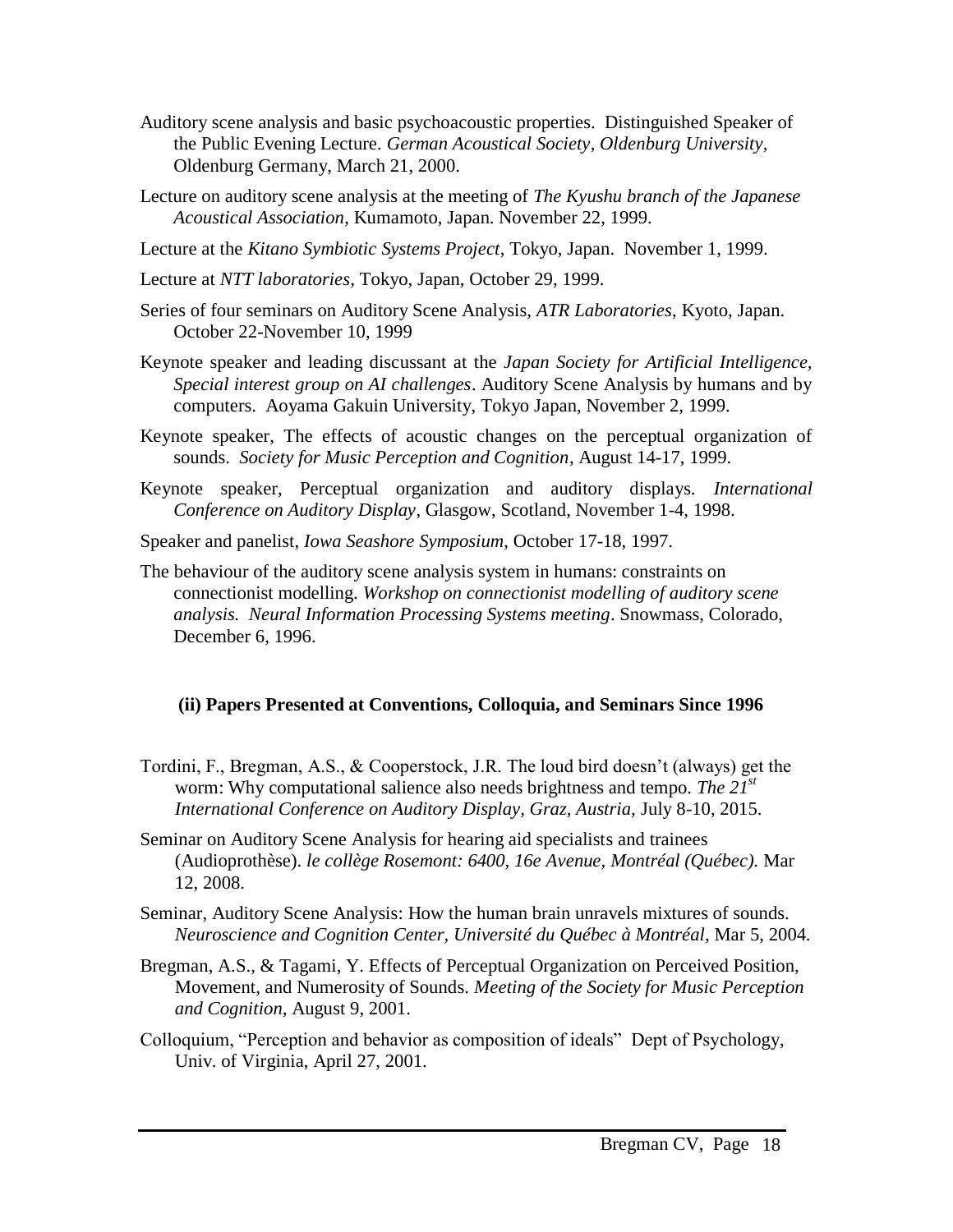- Colloquium, "Auditory Scene Analysis," Dept. of Psychology, Univ. of Virginia, Nov 10, 2000.
- Series of four lectures on Auditory Scene Analysis, ATR Laboratories, Kyoto, Japan, November 1999.
- Colloquium, "Implications of research in human auditory scene analysis for AI models of the process of sound separation." *Technical Group for Artificial Intelligence of the Japanese Association for Information Processing (also sponsored by the Acoustical Society of Japan.* Tokyo, Japan, November 2, 1999.
- Bregman, A.S., Ahad, P., O'Reilly, J., & Crum, P. Components of cycle speed in auditory stream segregation: Tone length and intertone interval*. Annual meeting of the Canadian Society for Brain, Behaviour, and Cognitive Science.* Ottawa, Canada, June 19-20, 1998.
- Colloquium, "Deep Structure and Operational Definitions*." Dept. of Psychology Queen's University*, Feb 26, 1998.
- Turgeon, M., & Bregman, A.S. Rhythmic masking release: a paradigm to investigate auditory grouping resulting from the integration of time-varying intensity levels across frequency and across ears. *Acoustical Society of America,* San Diego, California, Dec. 4, 1997.
- Invited participant in study session, "Auditory scene analysis: Future directions for musicological research. *16th International Congress, International Musicological Society,* London, England. August 14-20, 1997.
- Invited speaker. When will we hear separate events in a mixture of sounds*? 103rd Convention of Audio Engineering Society*, New York, September 26-29, 1997.
- Two lectures and one seminar in Distinguished Speakers series, *Department of Psychology and Section of Neurobiology and Behavior. Cornell University*, Ithaca, NY. February 27-28, 1997.
- Parncutt, R., and Bregman, A.S. (1996) Tone profiles following short chord progressions: Cumulative pitch salience of best-fitting tone profile? *XXVIth International Congress of Psychology*, Montreal, Canada, August 16-21, 1996
- Invited seminar, *Department of Psychology, Queens University*, March 15, 1996.

## **Communication of ideas to the general public**

- Seminar on Auditory Scene Analysis for hearing aid specialist and trainees (Audioprothèse). le collège Rosemont: 6400, 16<sup>e</sup> Avenue, Montréal (Québec)*.* Mar 12, 2008.
- PBS interview for the series, "The Infinite Mind", #257 "Hearing", Jan 31, 2003
- Participated in the making of a documentary film by the French film maker, François Caillat, of Gloria Films (Paris) about the auditory sense. Oct. 1997